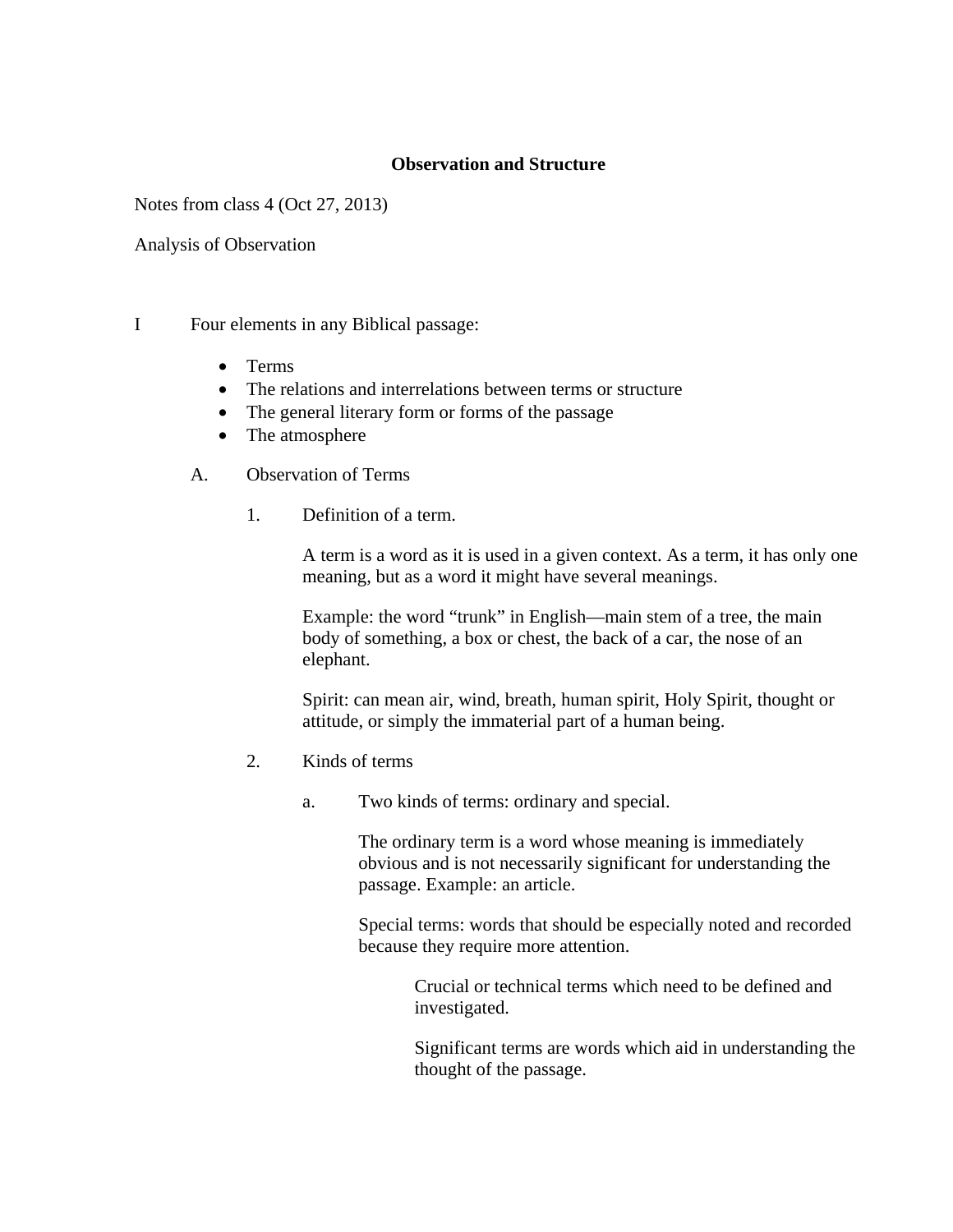Other terms which are otherwise important.

**James 1:19 ¶ Know this, my beloved brethren, let every man be swift to hear, slow to speak, slow to wrath;** 

## **James 1:20 for the wrath of man does not produce the righteousness of God.**

b. Literal and figurative terms

Luke 22:18 for I say to you, I will not drink of the fruit of the vine until the kingdom of God comes."

John 15:1 "I am the true vine, and My Father is the vinedresser.

c. Identification of terms

Grammatical categories: noun, verb, modifier, prepositions, conjunctions, interjections, articles.

The inflection of term: the case of a noun, the tense of verbs

Exercise 1: identify terms in the following and identify each term as ordinary or special, literal or figurative.

**Mark 10:13 ¶ Then they brought little children to Him, that He might touch them; but the disciples rebuked those who brought** *them.*

**Mark 10:14 But when Jesus saw** *it,* **He was greatly displeased and said to them, "Let the little children come to Me, and do not forbid them; for of such is the kingdom of God.** 

**Mark 10:15 Assuredly, I say to you, whoever does not receive the kingdom of God as a little child will by no means enter it."** 

**Mark 10:16 And He took them up in His arms, laid** *His* **hands on them, and blessed them.** 

## **Exercise 2: James 1:2-18**

James

Observation of Structure, the Relations and Interrelations between terms

1. Definition of Structure.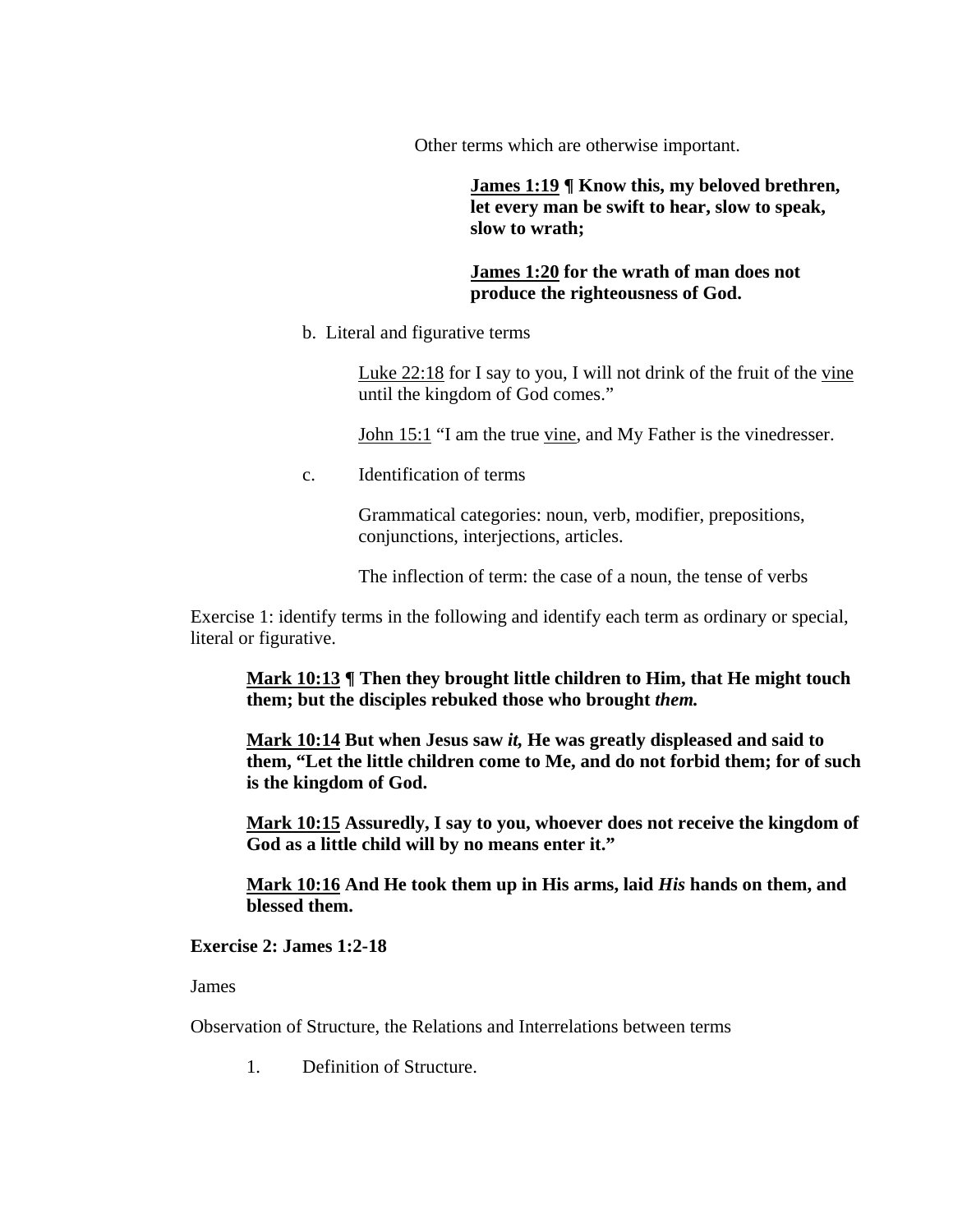In one sense structure involves all of the relations and interrelations which bind terms into a literary unit.

In another sense structure denotes the framework or skeleton of a passage.

Elements of structure:

- Phrase
- Clause
- Sentence
- Paragraph
- Segment
- Subsection
- Section
- Division
- Book

The structure is the organization of the author's thought so that the reader can comprehend all the dynamics of the author's intended meaning.

- 2. Structure within a paragraph
	- a. Structures within a sentence James 1:2-4,

1. Relation of subject to verb. Identify the main verb and the subject. The subject may be unstated, or a noun, pronoun, infinitive, gerund, or a dependent clause.

2. What is the relation between the subject and the verb. Active or passive

- 3. What are the sentences in the paragraph?
- 4. What are the main clauses in the sentences?

5. How do the subordinate clauses relate to the independent clauses?

- 6. How do the two sentences relate to each other?
- 7. Create a title for this paragraph. Short, concise.
- b. Structure within the second paragraph, James 1:5-8

**James 1:5 ¶ But if any of you lacks wisdom, let him ask of God, who gives to all generously and without reproach, and it will be given to him.**